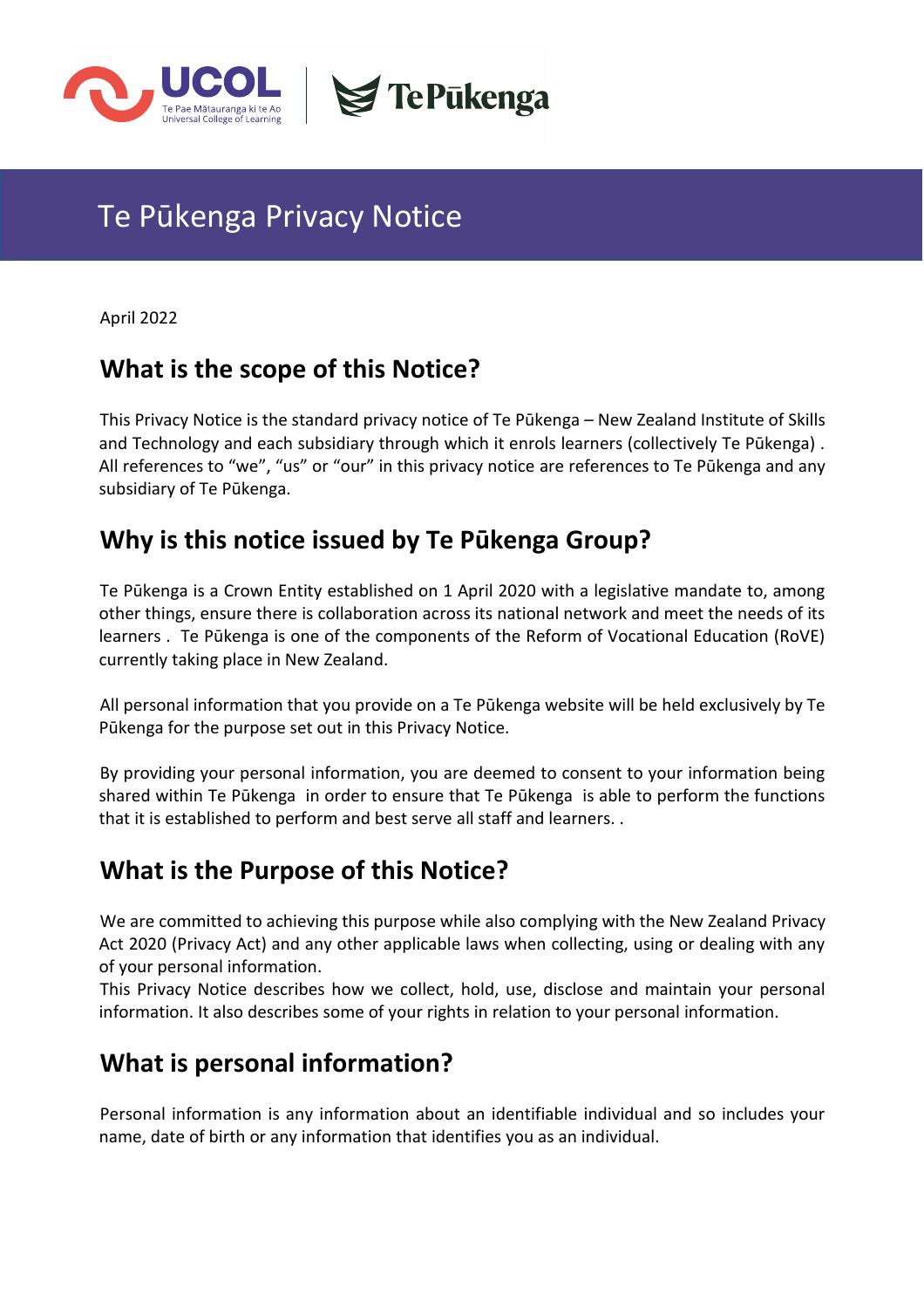# **How do we collect personal information?**

We collect personal information in a variety of ways. We may collect personal information about you:

- whenever you interact with us, either in-person, through technology (for example, by email, phone or through our websites) or by other means (for example, postal mail)
- from others who are permitted or required to share your personal information (such as Studylink)
- from publicly available sources, such as social media
- whenever you choose to make personal information available to us, including where you authorise someone else to provide us with your personal information

# **How do we use personal information?**

We need to collect personal information for various purposes to carry out our functions and activities as an educational and training institution, a workplace placement provider, an employer and as a Crown entity. However, we will only use your personal information for legitimate reasons that are related to our functions and activities.

The purposes that we may use your personal information include:

- to help us understand your preferences and interests when you seek to enrol in any course or programme
- to assist you understand your educational opportunities and the programmes and courses that we have to offer
- to communicate with you, your emergency contacts or anyone that you've designated to act on your behalf
- to provide you with support, guidance and assistance in relation to any of our activities, including pastoral care
- to provide a healthy and safe environment
- to send you information about programmes or industry information that may be of interest to you
- to provide you information that is relevant to you or your study plans including important updates and deadlines
- to provide a more tailored and/or relevant service or experience to you
- for our marketing, promotional and fundraising activities
- for analysis (including automated analysis) and to create a profile based on your characteristics and interactions, so that we may more efficiently provide tailored and relevant communications to you (including for our marketing and promotional activities)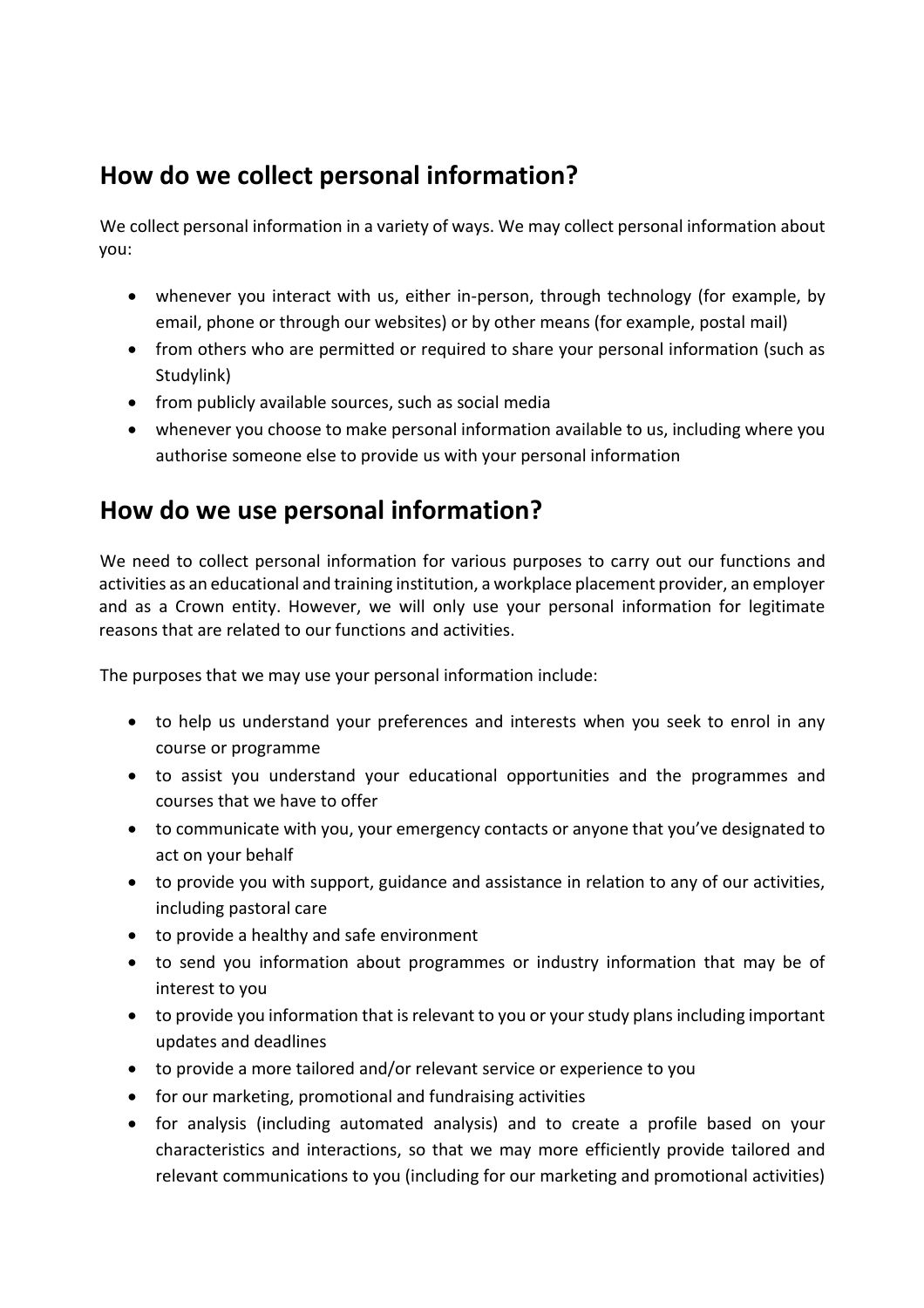- for helping to determine your eligibility or proficiency for any enrolment (or continued enrolment), grant, scholarship, subsidy, incentive, discount or service
- to verify your qualifications, academic credentials, achievements, character or suitability
- for immigration and visa purposes, including your right to work or study
- for health and travel insurance purposes (for example, in relation to field trips, student exchange programmes or if you're an international learner)
- for facilitating, arranging, undertaking or assessing any of our educational, teaching, training, workplace placement activities or other services
- for assigning and providing you with unique identifiers (such as a learner or staff identification number or a 'user name') so that we may operate more efficiently
- for arranging and undertaking events and other activities, including your participation in those
- for assessing your performance and conduct in relation to any educational, training or workplace activity
- for assisting with applications and conversations that you've had with other organisations
- to connect you with our staff, learners and potential employers
- for keeping in touch with you after you've finished any study or training with us
- for the management, administration, functioning and operation of our organisation, including any change or reorganisation to it
- for our research and development purposes
- for our employment, recruitment and reference checking activities
- for monitoring and evaluating performance
- for storage and safekeeping
- for supporting and promoting equity and inclusion
- to amalgamate it with other personal information that we have collected or that is made available to us
- to investigate and address any complaint, grievance, concern, legal proceedings, any actual or suspected misconduct or breach of our policies or codes of conduct
- for compliance with any legal or contractual obligations
- to comply with any of our reasonable internal policies, including those related to recordkeeping
- to comply with any direction or expectation of the New Zealand Government (or any of its agencies)

In circumstances where we need to use your personal information for purposes other than those described (or directly related to the purposes described) we will only do that in accordance with applicable law.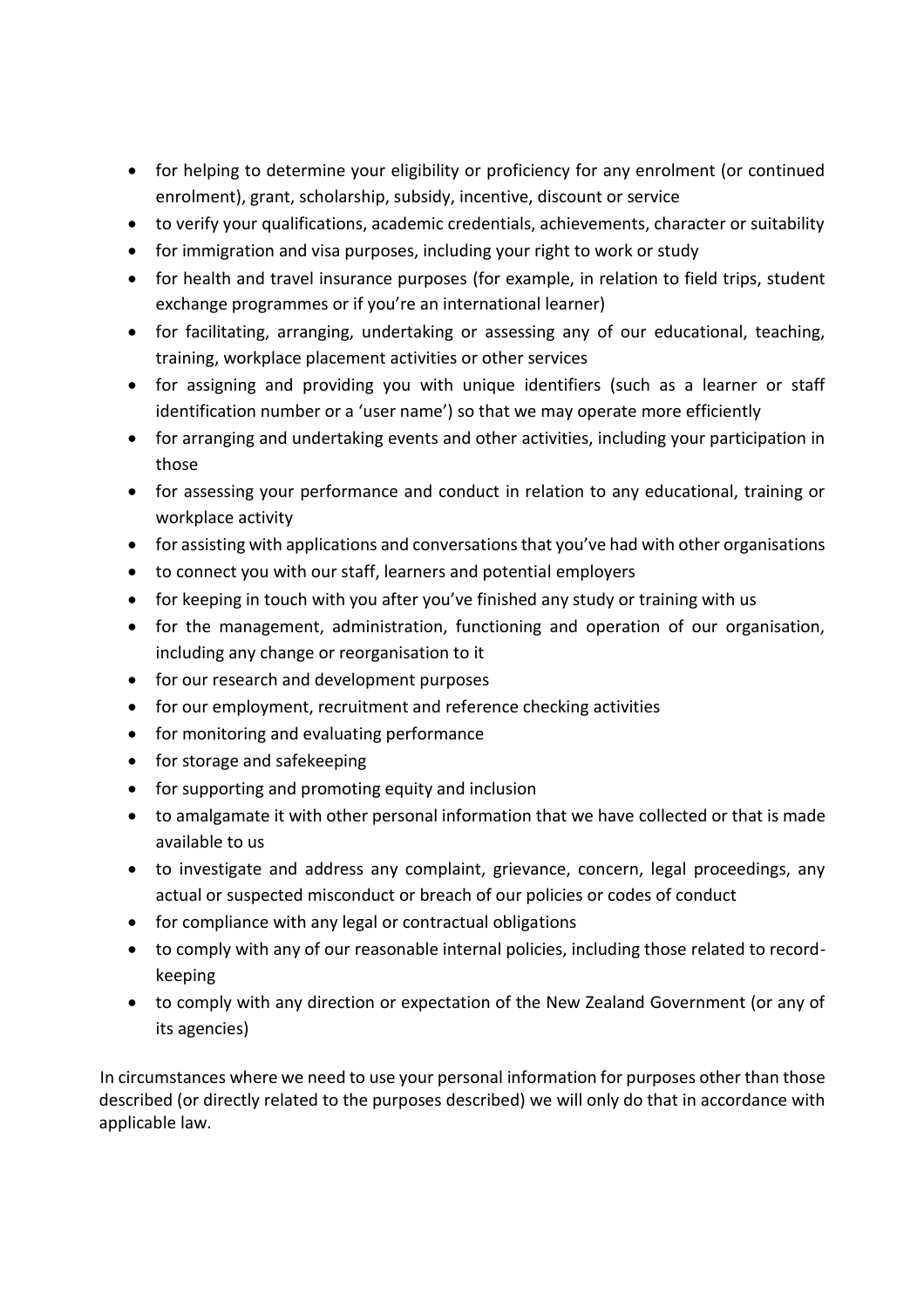# **What personal information do we collect?**

We may collect the following types of personal information about you:

- name, address, gender, date of birth, age
- contact details, such as your address, email address, phone number, forum usernames
- iwi
- country of residence, location, ethnicity, passport, visa, immigration status
- details of your emergency contacts, family members or anyone who you've authorised to act on your behalf
- language proficiency
- national student number
- educational records, academic records and assessment grades
- employment history and details, achievements, professional qualifications, credentials
- information received from reference checks, character references, professional standing, information relating to suitability
- memberships and professional affiliations
- health and disability information (for the purposes of better understanding your needs)
- insurance information (for example, health and travel insurance information that is relevant to field trips, student exchange programmes or if you're an international learner)
- your interests, preferences, behaviours and aspirations
- your voice and image (including photographs, film or recordings)
- financial information, which may include bank account details (for the purposes of making payments or receiving payments from you), tax information, credit history, donations
- your interactions with us, our staff, equipment, premises or technology (such as our systems and websites)
- information about your conduct at other educational or training organisations
- criminal convictions, where those are relevant to work, study or training. For example, if the Children's Act 2014 (New Zealand) applies.
- medical records, where those are relevant to work, study or training. For example, where required by a clinical placement provider, including your vaccination status where relevant
- anything else that you choose to share with us or that you otherwise make available to us (for example, where you authorise someone else to provide us with personal information)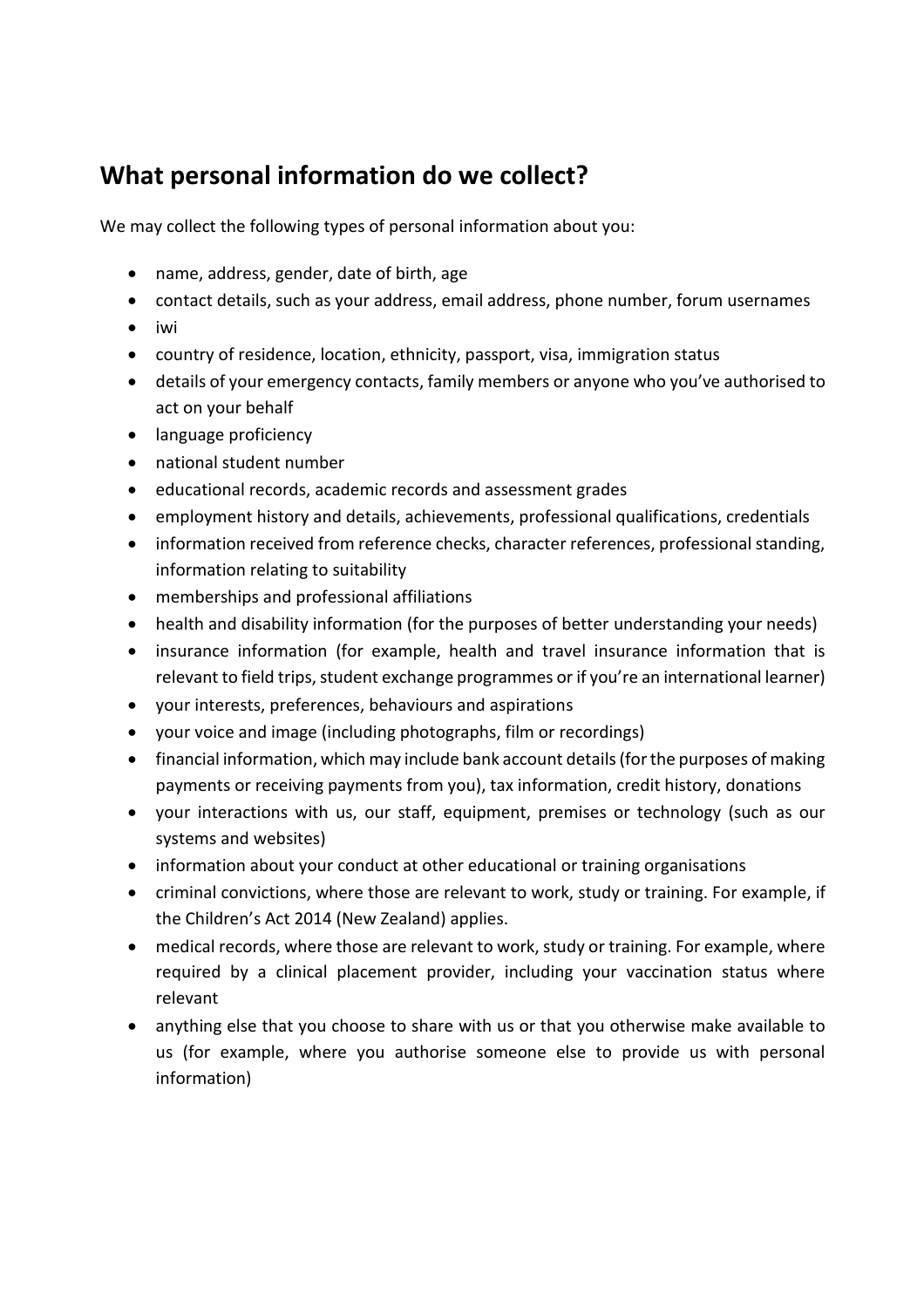#### Websites and digital systems

When you interact with our websites or digital systems we may also collect information about you through cookies and third party technologies such as Google Analytics. This may include:

- the IP or internet address of your device, server and browser
- your location
- search terms, queries and information inputs/outputs
- the date, time and length of your visit
- your operating system (for example, Windows or Mac)
- the pages you view and links clicked
- the type of browser and screen resolution you use
- websites you visited before or after using our website
- any other behaviours or interactions that you have with our website or digital system

Certain features of our websites and digital systems may also be dependent upon us making available certain information that we collect about you, how you interact with our websites and digital systems and the information that you choose to input into them, to third party technology providers. That information will be used in accordance with that third party's privacy practices. For example, they may use that information for the purposes of making their technology available, providing outputs (that may affect user experience), ensuring quality, security, preventing misuse, bias or offensive content, for further developing and enhancing their technology and to troubleshoot and resolve technical issues.

#### About cookies

A cookie is a small amount of data that is sent to your browser from a web server and stored on your computer, then sent back to the server by your browser each time you access certain sections of websites and digital technologies. We may make tools available on our websites that allow you to manage your preferences regarding how we use cookies to collect data, including personal information. In addition, many commonly used browsers either contain functionality or permit third party functionality, that allow cookies to be blocked, disabled, limited or deleted. If you wish to wish to do that, please refer to the specifications of your browser.

#### Other types of information

Circumstances may arise where we need to collect other types of personal information about you. Where that occurs, we will always do so in accordance with the law. We may also separately notify you of that or ask for your permission.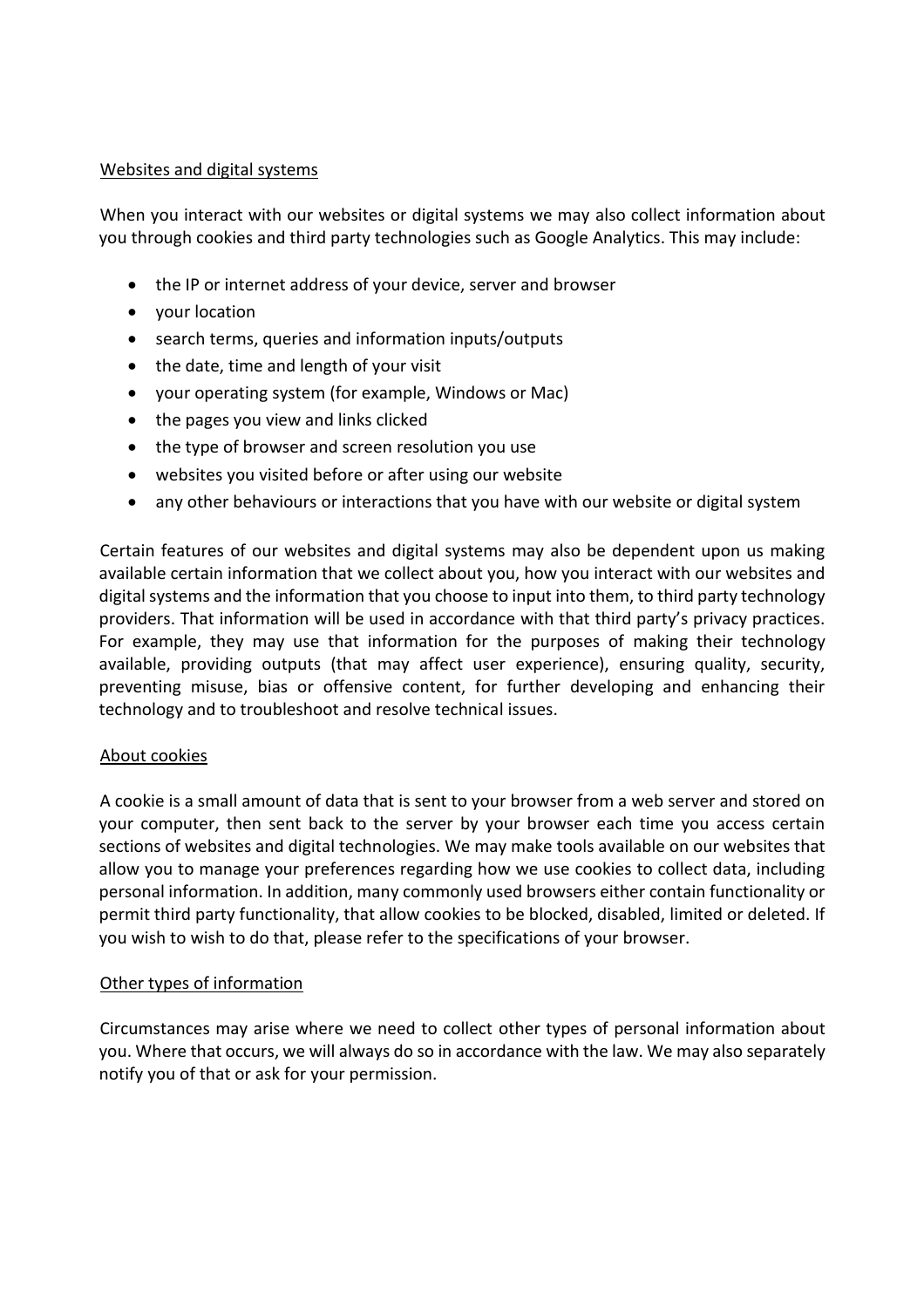# **Who do we share personal information with?**

We will only share your personal information:

- for the purpose that it was collected (or a purpose that is directly related to that)
- for any other purpose that you have authorised
- where we are permitted or required to do so by law
- We may share personal information that we collect about you for the purposes described in this Privacy Notice with:
- your emergency contacts or anyone that you've authorised to act on your behalf
- our staff and agents
- our related organisations
- our insurers, insurance brokers and auditors
- our service providers that we have engaged to either provide a service to us or make available a service/tool to you. For example, we may share information about you with a service provider that we have engaged to provide technology services or customer support services
- our providers of goods
- your service providers (for example, your accommodation providers or insurers in relation to health and travel insurance maintained for field trips, student exchange programmes or where you're an international learner)
- other educational or training institutions, including institutions that you've previously attended
- your employer or prospective employers
- providers of work experience or internships
- industry licensing and registration bodies
- organisations that undertake moderation, accreditation or quality assurance activities
- operators of Authorised Information Matching programmes and the New Zealand Birth register
- iwi (if there is an affiliation)
- credit checking agencies
- medical providers and emergency services
- law enforcement agencies
- organisations that arrange or host events which you participate
- student and staff clubs
- the New Zealand Government and its agencies including the Ministry of Education, Education New Zealand, the Tertiary Education Commission, the National Student Index, the Ministry of Foreign Affairs, Immigration New Zealand, the Ministry of Social Development, Work and Income, Studylink, the Inland Revenue Department, the Ministry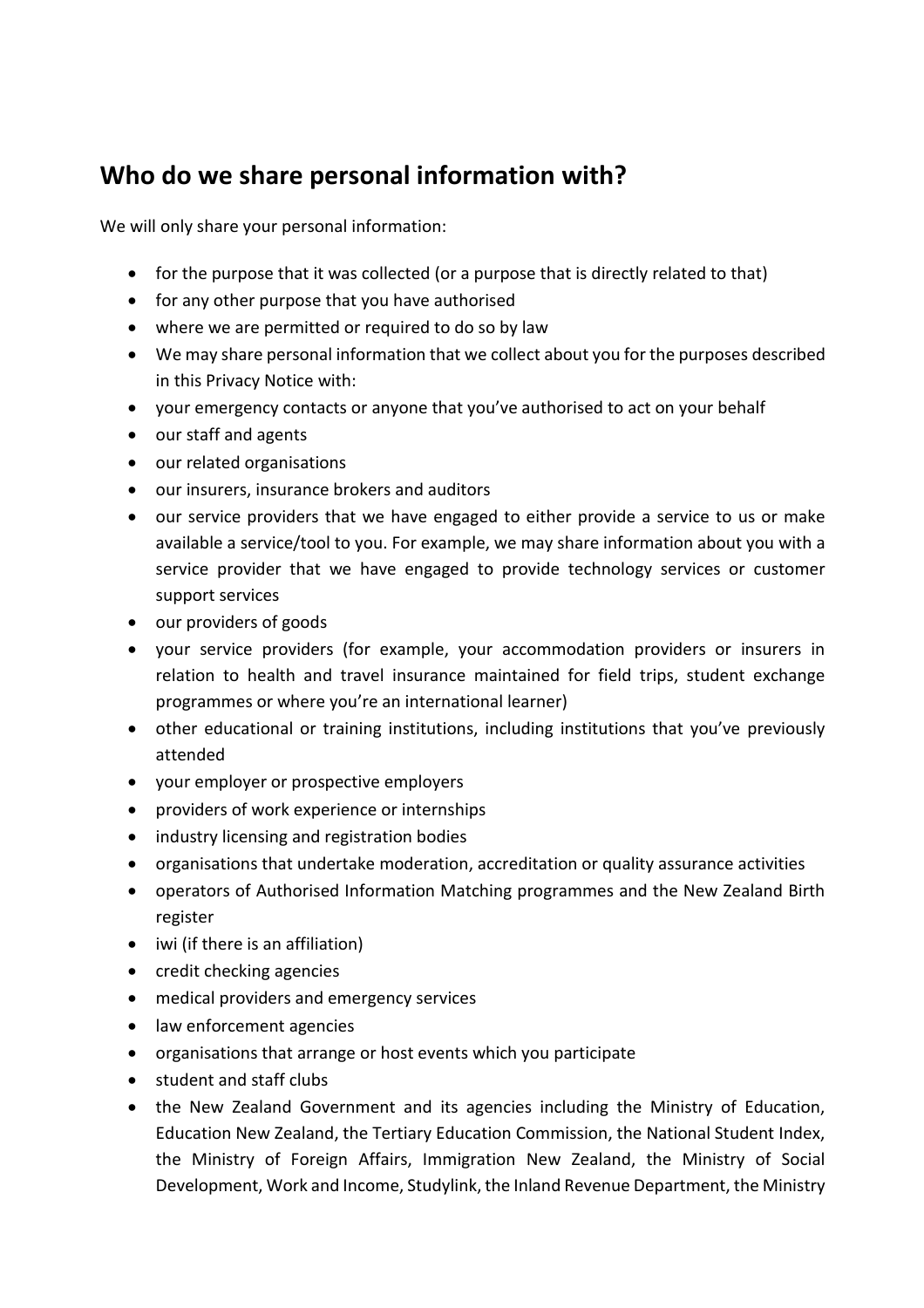of Justice, the Ministry of Health, New Zealand Qualifications Authority, Career Services, the Education Review Office, Statistics New Zealand, New Zealand Police, the Accident Compensation Corporation, local government authorities and councils

- agents that support particular learners though scholarships, payment of fees or other awards (if you are a recipient of one of these awards)
- anyone that you've authorised us to

Where we share your personal information with others, it may be collected, held, used, disclosed and maintained in accordance with their privacy practices.

If we share your personal information with our service/goods providers, they may also need to share that information with:

- third parties (such as their service providers) that they rely upon to make the service/good available
- any acquirer/assignee where their business is acquired or reorganised
- where they are legally required to do so.

### **How long do we store personal Information**

We only keep your personal information for as long as required. We will keep your personal information:

- until we no longer have a valid reason for keeping it
- for as long as required by law. For example, to meet our obligations under the Public Records Act 2005.

#### **How do we store personal information**

We may store personal information that we collect:

- in digital or non-digital formats (for example, within physical filing systems)
- on our premises or outside of our premises
- either directly, with our related entities or through our service providers (including service providers that provide physical or digital data storage facilities)
- within or outside of New Zealand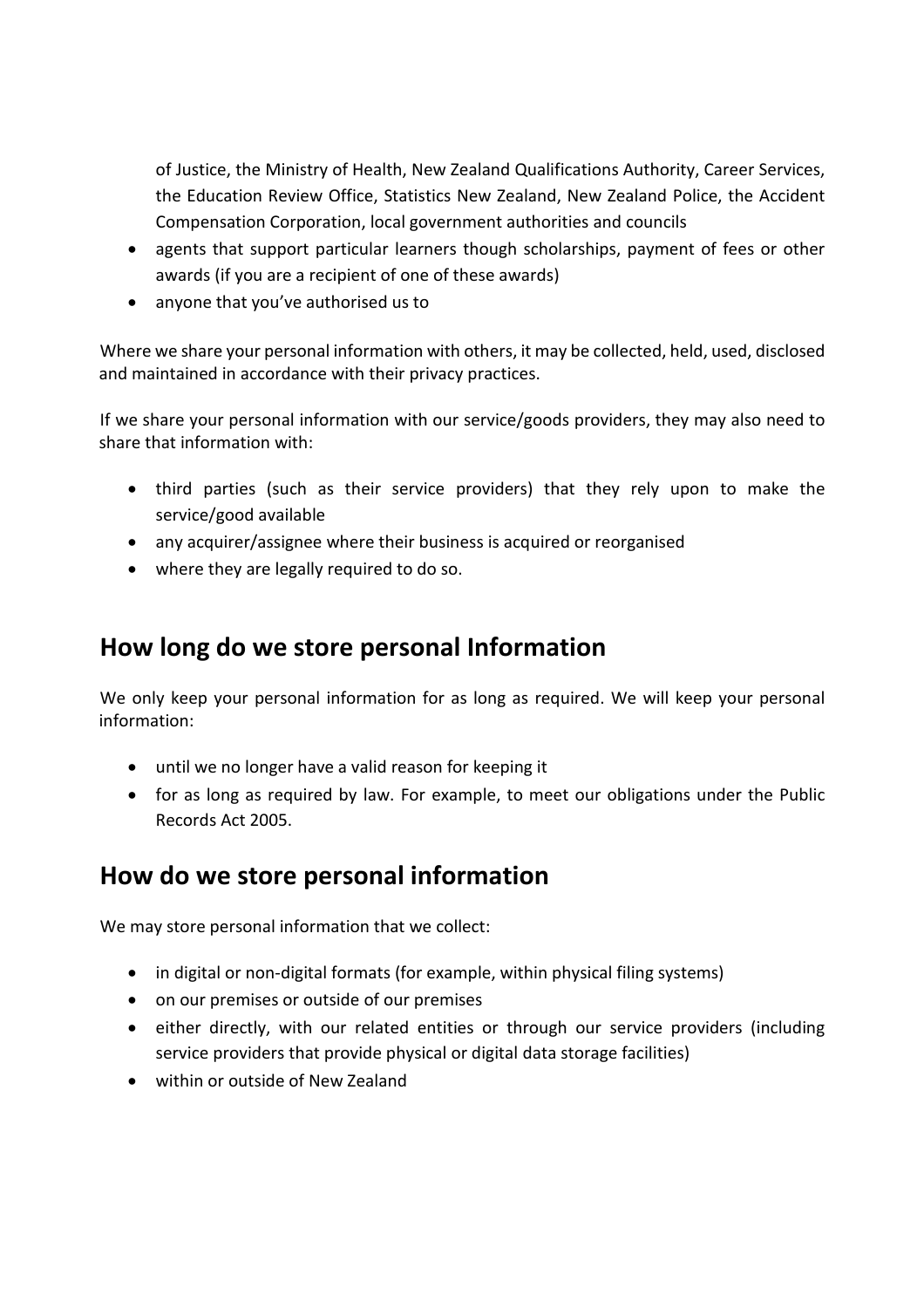# **Disclosure of personal information outside of New Zealand**

Where we make your personal information available to recipients located outside of New Zealand, you acknowledge and agree that they may not be required to protect your personal information in a way that, overall, provides comparable safeguards to those set out in the Privacy Act.

# **Security**

We have in place reasonable security safeguards to protect your personal information from loss, unauthorised access, use, modification, disclosure or other misuse. However, we do not make any warranties in relation to the security of any information you disclose or make available to us and we are not responsible for the theft, destruction, or inadvertent disclosure of your personal information where our security measures have been breached.

# **Your rights**

Under the Privacy Act, you may request access to and correction of your personal information held by us. You may make those requests to the Privacy Officer of the institution that you provided your information to (the details of the relevant Privacy Officer will be made available to you upon your request).

If there is a reason under applicable law for us not to comply with your request, we will notify you in writing setting out the reasons for the refusal (except to the extent it would be unreasonable or unlawful to do so) and advise you of the mechanisms available to you to complain about our response.

For more information about your rights or to make a complaint about our privacy practices, you may contact the Office of the Privacy Commissioner (New Zealand).

# **If you don't provide your personal information**

Where you choose not to make personal information available to us, that may mean:

- we aren't able to progress certain matters further with you
- it affects how we would otherwise engage with you
- we aren't able to make available certain services or features to you
- it affects your experience with us. For example, it may be less tailored or relevant
- delays and/or inefficiencies arise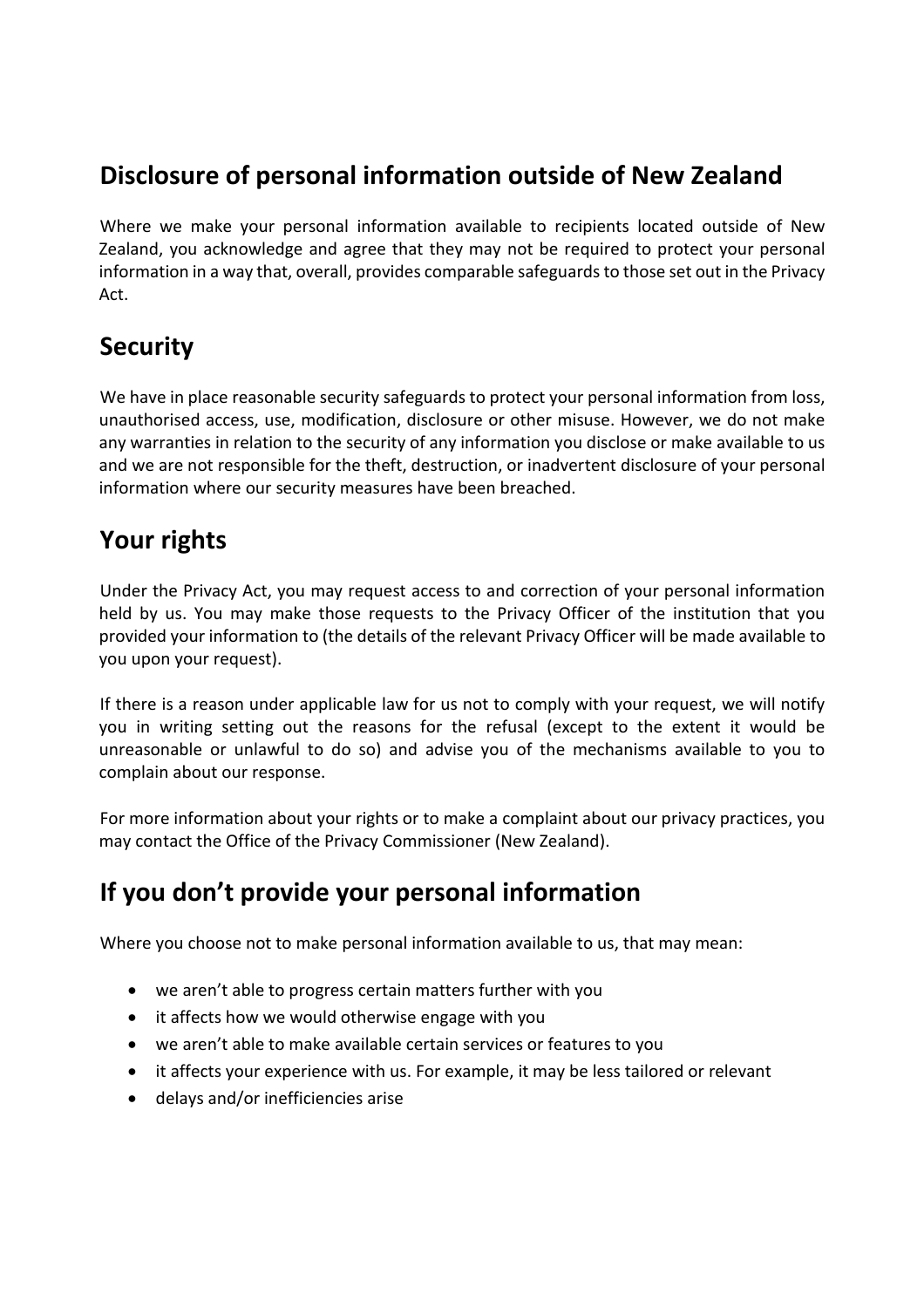# **Where we receive information about others from you**

If you provide us with personal information about someone else, you must ensure that you are authorised to disclose that information to us, so that, without us taking any further steps required by data protection or privacy laws, we may collect, use and disclose such information for the purposes described in this privacy notice.

This means that you must take reasonable steps to ensure the individual concerned is aware of and/or consents to the various matters in this notice, including the fact that their personal information is being collected, the purposes for which that information is being collected, the intended recipients of that information, the individual's right to obtain access to that information, our identity, and how to contact us.

# **Updates to this Privacy Notice**

We reserve the right to update this Privacy Notice from time to time. Any change that we make applies from the date that the updated Privacy Policy is posted on our website.

# **European Union General Data Protection Regulation (GDPR)**

If you are situated within the European Union and provide us with information about yourself, the GDPR may additionally apply in relation to that information. You can find out more about that *[here](http://www.ucol.ac.nz/Documents/Te%20Pukenga%20Privacy%20Policy/Attachment%202(b)%20Privacy%20Notice%20(GDPR)%20-%202022%20April.pdf)*.

Please note that there may be some approaches in New Zealand that conflict with your rights under the GDPR. Those may relate to how we collect, use, store and retain your information. Where that is the case and because we are situated in New Zealand, we will comply with New Zealand requirements.

### **Information about Te Pūkenga**

As at the date of adoption of this notice, Te Pūkenga includes the following limited liability companies:

- Ara Institute of Canterbury Limited
- Eastern Institute of Technology Limited
- Manukau Institute of Technology Limited
- Nelson Marlborough Institute of Technology Limited
- Northland Polytechnic Limited
- Otago Polytechnic Limited
- Southern Institute of Technology Limited
- Tai Poutini Polytechnic Limited
- The Open Polytechnic of New Zealand Limited